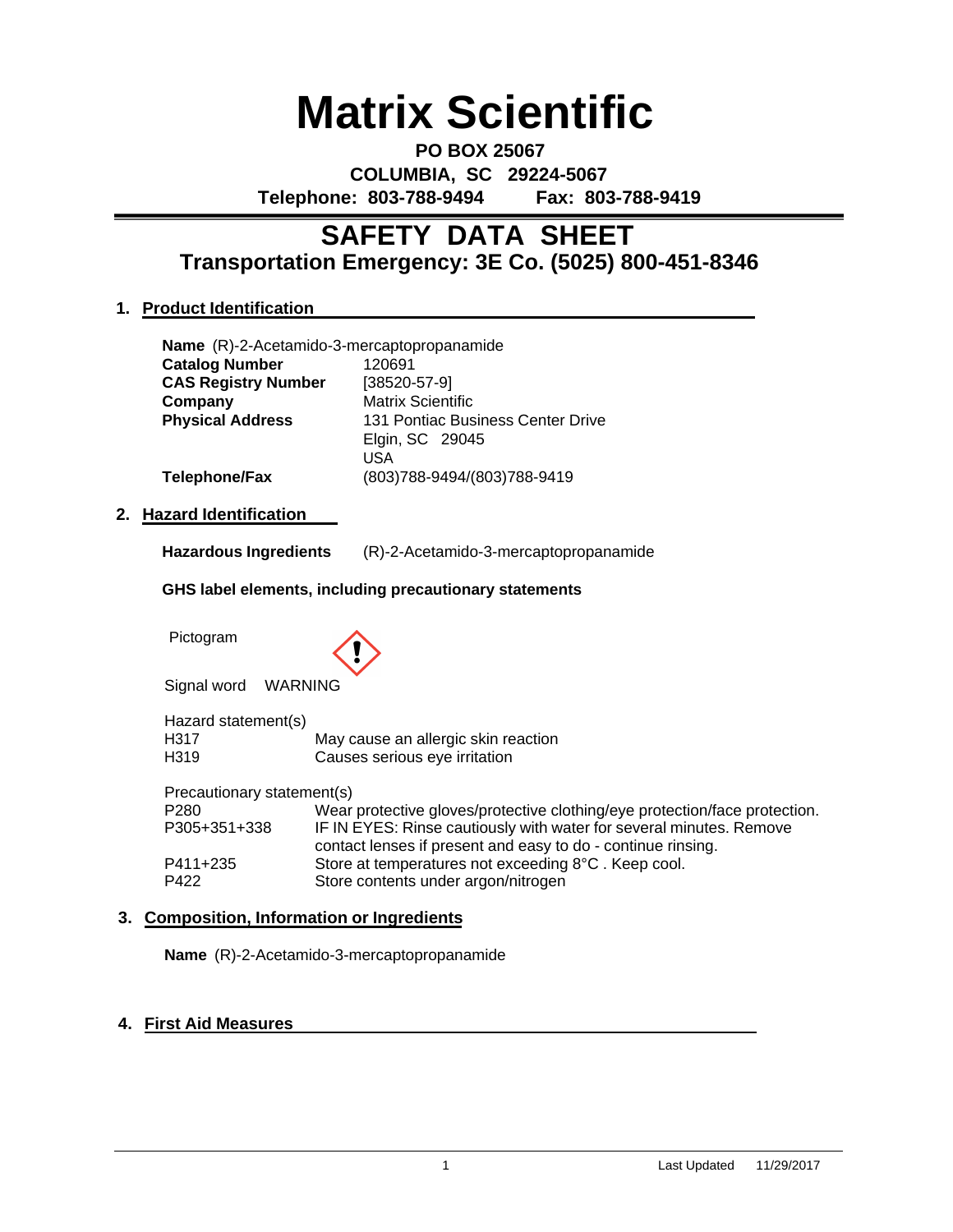| <b>Eye Contact:</b>  | Check for and remove any contact lenses. Immediately flush eyes with<br>clean, running water for at least 15 minutes while keeping eyes open. Cool<br>water may be used. Seek medical attention.                                                                                                                  |
|----------------------|-------------------------------------------------------------------------------------------------------------------------------------------------------------------------------------------------------------------------------------------------------------------------------------------------------------------|
| <b>Skin Contact:</b> | After contact with skin, wash with generous quantities of running water.<br>Gently and thoroughly wash affected area with running water and non-<br>abrasive soap. Cool water may be used. Cover the affected area with<br>emollient. Seek medical attention. Wash any contaminated clothing prior to<br>reusing. |
| Inhalation:          | Remove the victim from the source of exposure to fresh, uncontaminated<br>air. If victim's breathing is difficult, administer oxygen. Seek medical<br>attention.                                                                                                                                                  |
| Ingestion:           | Do NOT induce vomiting. Give water to victim to drink. Seek medical<br>attention.                                                                                                                                                                                                                                 |

#### **5. Fire-Fighting Measures**

| <b>Extinguishing media:</b><br><b>Special fire fighting</b> | Carbon dioxide, dry chemical powder, alcohol or polymer foam.                                             |
|-------------------------------------------------------------|-----------------------------------------------------------------------------------------------------------|
| procedures:                                                 | Wear self-contained breathing apparatus and protective clothing to prevent<br>contact with skin and eyes. |
| Unusual fire and<br>explosion hazards/<br>decomposition of  |                                                                                                           |
| product:                                                    | Emits toxic fumes under fire conditions.                                                                  |

#### **6. Accidental Release Measures**

Steps to be taken if material is spilled or otherwise released into the environment - Wear Appropriate respirator, impervious boots and heavy rubber (or otherwise impervious) gloves. Scoop up solid material or absorb liquid material and place into appropriate container. Ventilate area and wash affected spill area after pickup is complete. Wash skin immediately with plenty of water. Place solid or absorbed material into containers and close for disposal.

#### **7. Handling and Storage**

#### **Air Sensitive Refrigerate**

Avoid prolonged exposure. Use caution when handling. Exposure to any chemical should be limited. Do not breath dust or vapor. Have safety shower and eye wash available. Do not get in eyes, on skin or on clothing. Keep container tightly closed. Store in a cool, dry, well-ventilated place. Ensure adequate ventilation during use. Use only in a chemical fume hood. To the best of our knowledge, the health hazards of this product have not been fully investigated.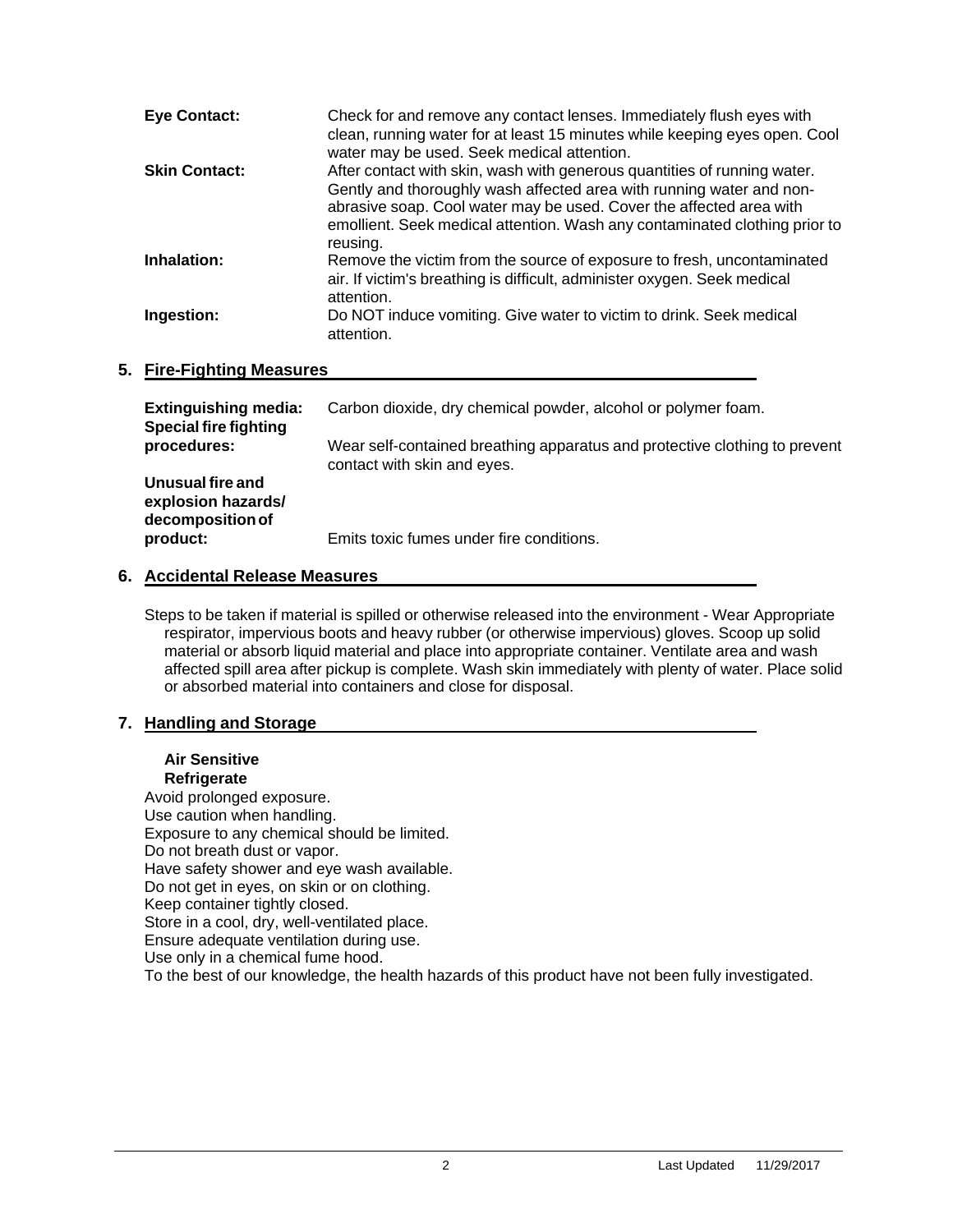This product is provided solely for the purpose of research and development.

#### **8. Exposure Controls and Personal Protection**

Wear Protective safety goggles. Wear chemical-resistant gloves. Wear protective clothing and chemical resistant boots. Ensure ventilation during use. After contact with skin, wash immediately.

#### **9. Physical and Chemical Properties**

**Appearance:** solid **Molecular Formula:** C5H10N2O2S **Molecular Weight:** 162.21

#### **10. Stability and Reactivity**

## **Incompatibilities:** Strong oxidizing agents

Strong acids and bases **Hazard Decomposition Products**

**Carbon** carbon monoxide carbon dioxide **Nitrogen** oxides of nitrogen<br>**Sulfur** oxides of sulfur oxides of sulfur

#### **11. Toxicological Information**

#### **Acute effects:**

Irritant May be harmful by ingestion and inhalation. Material is irritating to mucous membranes and upper respiratory tract. To the best of our knowledge, the toxicological properties of this product have not been fully investigated or determined.

#### **12. Ecological Information**

| <b>Mobility:</b><br><b>Persistence and</b> | Data not known    |
|--------------------------------------------|-------------------|
| degradability:                             | No data available |
| <b>Cumulative potential:</b>               | No data available |
| Other adverse effects:                     | No data available |

#### **13. Disposal Considerations**

Absent other actions demanded by federal or local regulations - Dissolve or mix the material with a combustible solvent and burn in a requlated, chemical incinerator equipped with after burner and scrubber.